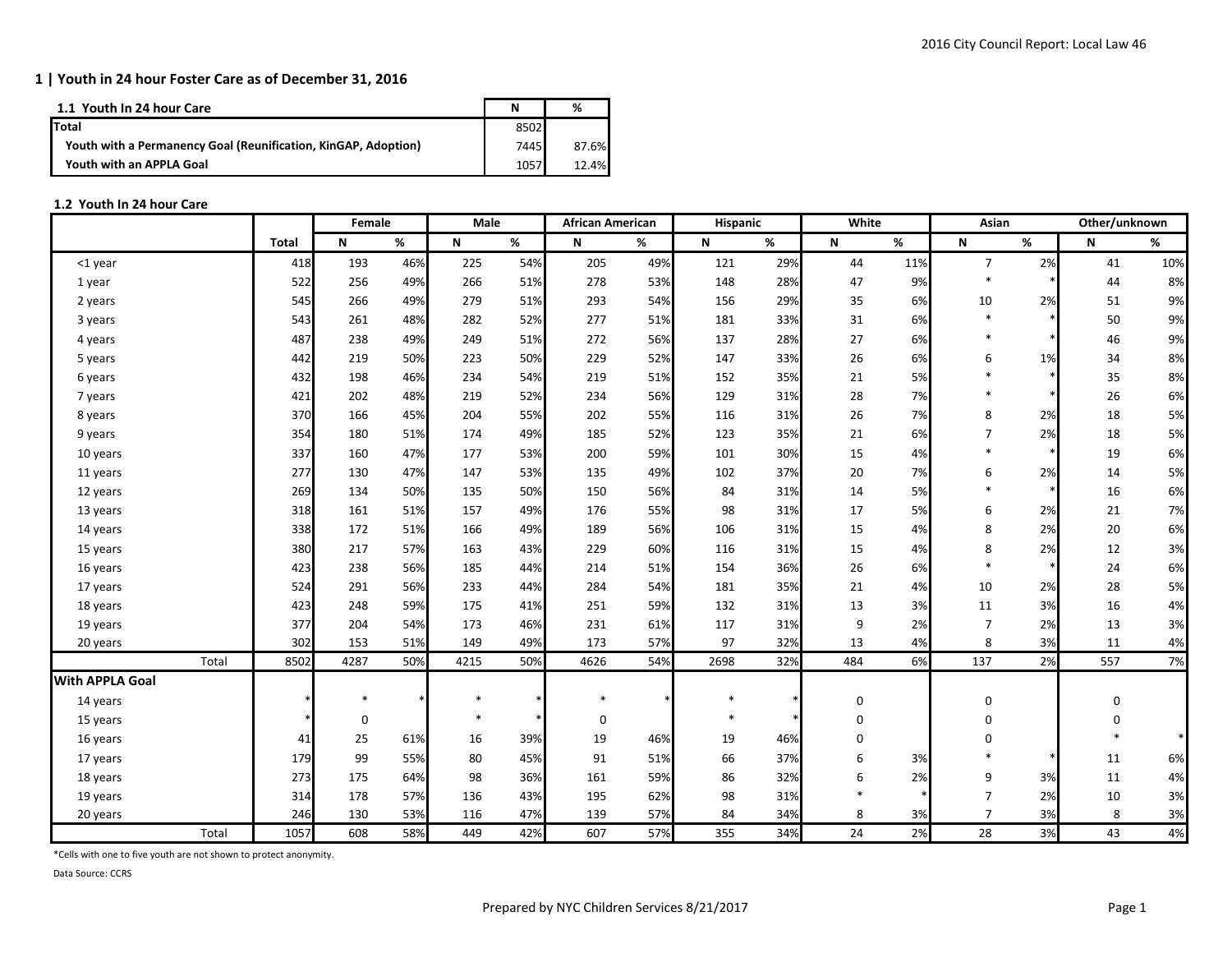#### **1.3 Youth with Paid Independent Living Stipends**

| Percent of APPLA Youth (16-20) |  |
|--------------------------------|--|
|                                |  |

Data Source: CCRS

#### **1.4 Youth Who Receive Vocational Training**

| 17 years                       |    |
|--------------------------------|----|
| 18 years                       | *  |
| 19 years                       | 20 |
| 20 years                       | 13 |
| Total                          | 16 |
| Percent of APPLA Youth (17-20) |    |

Data Source: PYA Checklist

#### **1.5 Youth who May be Eligible to Petition for SIJS or Other Immigration Relief\***

|                                  |       | Female |       | Male |     | <b>African American</b> |     | <b>Hispanic</b> |     | <b>White</b> | Asian | Other/unknown |  |
|----------------------------------|-------|--------|-------|------|-----|-------------------------|-----|-----------------|-----|--------------|-------|---------------|--|
|                                  | Total |        | 70    |      | 70  |                         |     |                 |     |              |       |               |  |
| 14 years                         |       |        |       |      |     |                         |     |                 |     |              |       |               |  |
| 15 years                         |       |        |       |      |     |                         |     |                 |     |              |       |               |  |
| 16 years                         |       |        |       |      |     |                         |     |                 |     |              |       |               |  |
| 17 years                         |       | n      | 75%   |      |     |                         |     |                 |     |              |       |               |  |
| 18 years                         |       | 12     | 71%   |      |     |                         | 41% |                 | 47% |              |       |               |  |
| 19 years                         |       | 21     | 60%   | 14   | 40% |                         | 49% | 14              | 40% |              |       |               |  |
| 20 years                         |       | 10     | 59%   |      | 41% |                         | 47% |                 | 41% |              |       |               |  |
| Total                            | 89    | -49    | ا 5%۔ |      | 24% | 32.                     | 36% | 29              | 33% |              |       |               |  |
| Percent of Youth (14-20) in Care | 3%    |        |       |      |     |                         |     |                 |     |              |       |               |  |

Data Source: ACS Immigrant Services and Language Affairs Tracking System

#### **1.6 Number of Youth Who Have SIJS Applications or Other Immigration Applications\*\***

|                                  |       | Female |     | Male |    | <b>African American</b> |    | <b>Hispanic</b> |     | White | <b>Asian</b> |  | Other/unknown |  |
|----------------------------------|-------|--------|-----|------|----|-------------------------|----|-----------------|-----|-------|--------------|--|---------------|--|
|                                  | Total |        | 70  |      | 70 |                         | 70 |                 |     |       |              |  |               |  |
| 13 years and younger             |       |        |     |      |    |                         |    |                 |     |       |              |  |               |  |
| 14 years                         |       |        |     |      |    |                         |    |                 |     |       |              |  |               |  |
| 15 years                         |       |        |     |      |    |                         |    |                 |     |       |              |  |               |  |
| 16 years                         |       |        |     |      |    |                         |    |                 |     |       |              |  |               |  |
| 17 years                         |       |        |     |      |    |                         |    |                 |     |       |              |  |               |  |
| 18 years                         |       |        |     |      |    |                         |    |                 |     |       |              |  |               |  |
| 19 years                         |       |        |     |      |    |                         |    |                 |     |       |              |  |               |  |
| 20 years                         |       |        |     |      |    |                         |    |                 |     |       |              |  |               |  |
| Total                            |       |        | 64% |      |    |                         |    |                 | 64% |       |              |  |               |  |
| Percent of Youth (14-20) in Care | 0.4%  |        |     |      |    |                         |    |                 |     |       |              |  |               |  |

Data Source: ACS Immigrant Services and Language Affairs Tracking System

\*These numbers represent all foster youth who have been identified as needing immigration legal help, they do not include youth who have already gone through the immigration process and been granted status.

\*\*Does not include pending applications

#### **1.7 Youth Who Have a Permanent Connection to a Caring Adult**

| Percent of APPLA Youth 17-20 |  |
|------------------------------|--|

Data Source: PYA Checklist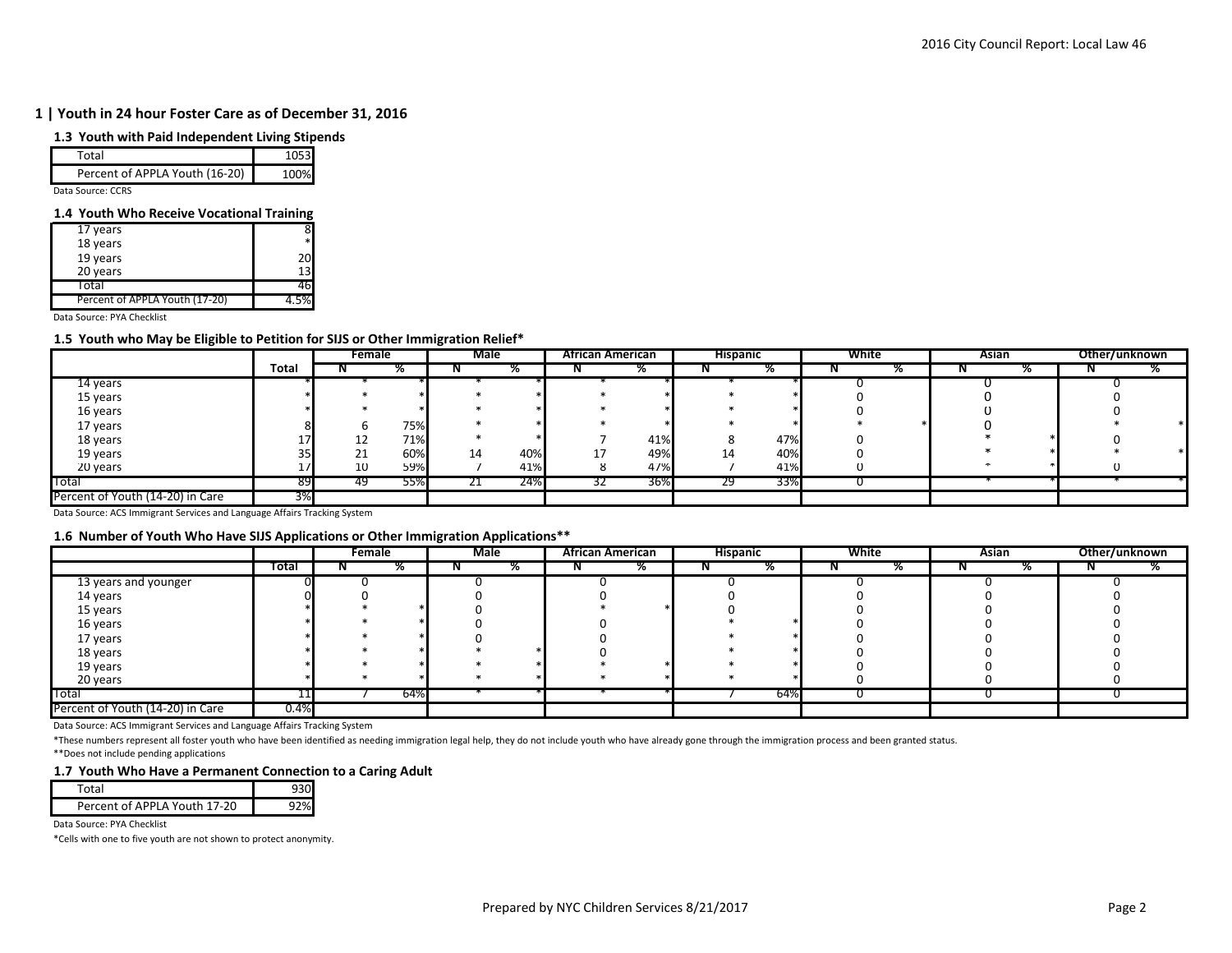| 1.8 Housing Assistance            | N        | %           |     |                |     |                         |     |              |     |              |    |                |      |               |        |
|-----------------------------------|----------|-------------|-----|----------------|-----|-------------------------|-----|--------------|-----|--------------|----|----------------|------|---------------|--------|
| Total Youth in Care (17 and older |          |             |     |                |     |                         |     |              |     |              |    |                |      |               |        |
| with a goal of APPLA)             | 1012     |             |     |                |     |                         |     |              |     |              |    |                |      |               |        |
| <b>Youth who Applied</b>          |          |             |     |                |     |                         |     |              |     |              |    |                |      |               |        |
| <b>NYCHA</b>                      | 329      | 33%         |     |                |     |                         |     |              |     |              |    |                |      |               |        |
| Section 8 Voucher                 | $\Omega$ |             |     |                |     |                         |     |              |     |              |    |                |      |               |        |
| <b>Supportive Housing</b>         | 85       | 8%          |     |                |     |                         |     |              |     |              |    |                |      |               |        |
| Adult Residential Care            | 23       | 2%          |     |                |     |                         |     |              |     |              |    |                |      |               |        |
| <b>ACS Subsidy</b>                | 55       | 5%          |     |                |     |                         |     |              |     |              |    |                |      |               |        |
| <b>Youth Found Eligible</b>       |          |             |     |                |     |                         |     |              |     |              |    |                |      |               |        |
| <b>NYCHA</b>                      | 232      | 23%         |     |                |     |                         |     |              |     |              |    |                |      |               |        |
| Section 8 Voucher                 |          |             |     |                |     |                         |     |              |     |              |    |                |      |               |        |
| <b>Supportive Housing</b>         | 70       | 7%          |     |                |     |                         |     |              |     |              |    |                |      |               |        |
| Adult Residential Care            | 22       | 2%          |     |                |     |                         |     |              |     |              |    |                |      |               |        |
| <b>ACS Subsidy</b>                | 53       | 5%          |     |                |     |                         |     |              |     |              |    |                |      |               |        |
| Youth Found Ineligible            |          |             |     |                |     |                         |     |              |     |              |    |                |      |               |        |
| <b>NYCHA</b>                      | 80       | 8%          |     |                |     |                         |     |              |     |              |    |                |      |               |        |
| Section 8 Voucher                 |          |             |     |                |     |                         |     |              |     |              |    |                |      |               |        |
| <b>Supportive Housing</b>         | 12       | 1%          |     |                |     |                         |     |              |     |              |    |                |      |               |        |
| Adult Residential Care            |          |             |     |                |     |                         |     |              |     |              |    |                |      |               |        |
| <b>ACS Subsidy</b>                |          |             |     |                |     |                         |     |              |     |              |    |                |      |               |        |
|                                   |          | Female      |     | Male           |     | <b>African American</b> |     | Hispanic     |     | White        |    | Asian          |      | Other/unknown |        |
|                                   | Total    | ${\sf N}$   | %   | N              | %   | N                       | %   | N            | %   | $\mathsf{N}$ | %  | $\mathsf{N}$   | $\%$ | $\mathsf{N}$  | %      |
| Youth who Applied                 |          |             |     |                |     |                         |     |              |     |              |    |                |      |               |        |
| <b>NYCHA</b>                      | 329      | 197         | 60% | 132            | 40% | 199                     | 60% | 104          | 32% | 6            | 2% | $\overline{7}$ | 2%   | 13            | 4%     |
| Section 8 Voucher                 | $\Omega$ | $\mathbf 0$ |     | $\pmb{0}$      |     | $\boldsymbol{0}$        |     | $\mathbf 0$  |     | $\Omega$     |    | $\Omega$       |      | $\Omega$      |        |
| <b>Supportive Housing</b>         | 85       | 44          | 52% | 41             | 48% | 56                      | 66% | 24           | 28% |              |    |                |      |               |        |
| Adult Residential Care            | 23       | 6           | 26% | 17             | 74% | 9                       | 39% | 9            | 39% |              |    | $\ast$         |      |               | $\ast$ |
| <b>ACS Subsidy</b>                | 55       | 46          | 84% | $\overline{9}$ | 16% | 35                      | 64% | 19           | 35% | $\ast$       |    | $\ast$         |      | $\ast$        | $\ast$ |
| Youth Found Eligible              |          |             |     |                |     |                         |     |              |     |              |    |                |      |               |        |
| <b>NYCHA</b>                      | 232      | 147         | 63% | 85             | 37% | 139                     | 60% | 73           | 31% | $\ast$       |    | $\overline{7}$ | 3%   | 9             | 4%     |
| Section 8 Voucher                 | $\Omega$ | $\mathbf 0$ |     | $\pmb{0}$      |     | $\boldsymbol{0}$        |     | $\mathbf 0$  |     | $\Omega$     |    | $\Omega$       |      |               |        |
| <b>Supportive Housing</b>         | 70       | 35          | 50% | 35             | 50% | 46                      | 66% | 20           | 29% |              |    | $\ast$         |      |               | $\ast$ |
| Adult Residential Care            | 22       | 6           | 27% | 16             | 73% | 8                       | 36% | 9            | 41% |              |    | $\ast$         |      |               |        |
| <b>ACS Subsidy</b>                | 53       | 46          | 87% | 13             | 25% | 33                      | 62% | 19           | 36% | $\ast$       |    | $\ast$         |      |               | $\ast$ |
| Youth Found ineligible            |          |             |     |                |     |                         |     |              |     |              |    |                |      |               |        |
| <b>NYCHA</b>                      | 80       | 38          | 48% | 42             | 53% | 49                      | 61% | 25           | 31% | $\ast$       |    | $\mathbf 0$    |      |               |        |
| Section 8 Voucher                 |          |             |     |                |     |                         |     |              |     | U            |    | $\Omega$       |      |               |        |
|                                   |          | $\mathbf 0$ |     | $\pmb{0}$      |     | 0                       |     | $\mathbf{0}$ |     |              |    |                |      |               |        |
| <b>Supportive Housing</b>         | 12       | 6           | 50% | 6              | 50% | 9                       | 75% |              |     |              |    |                |      |               |        |
| Adult Residential Care            |          |             |     |                |     |                         |     |              |     |              |    |                |      |               |        |

Data Sources: PYA Checklist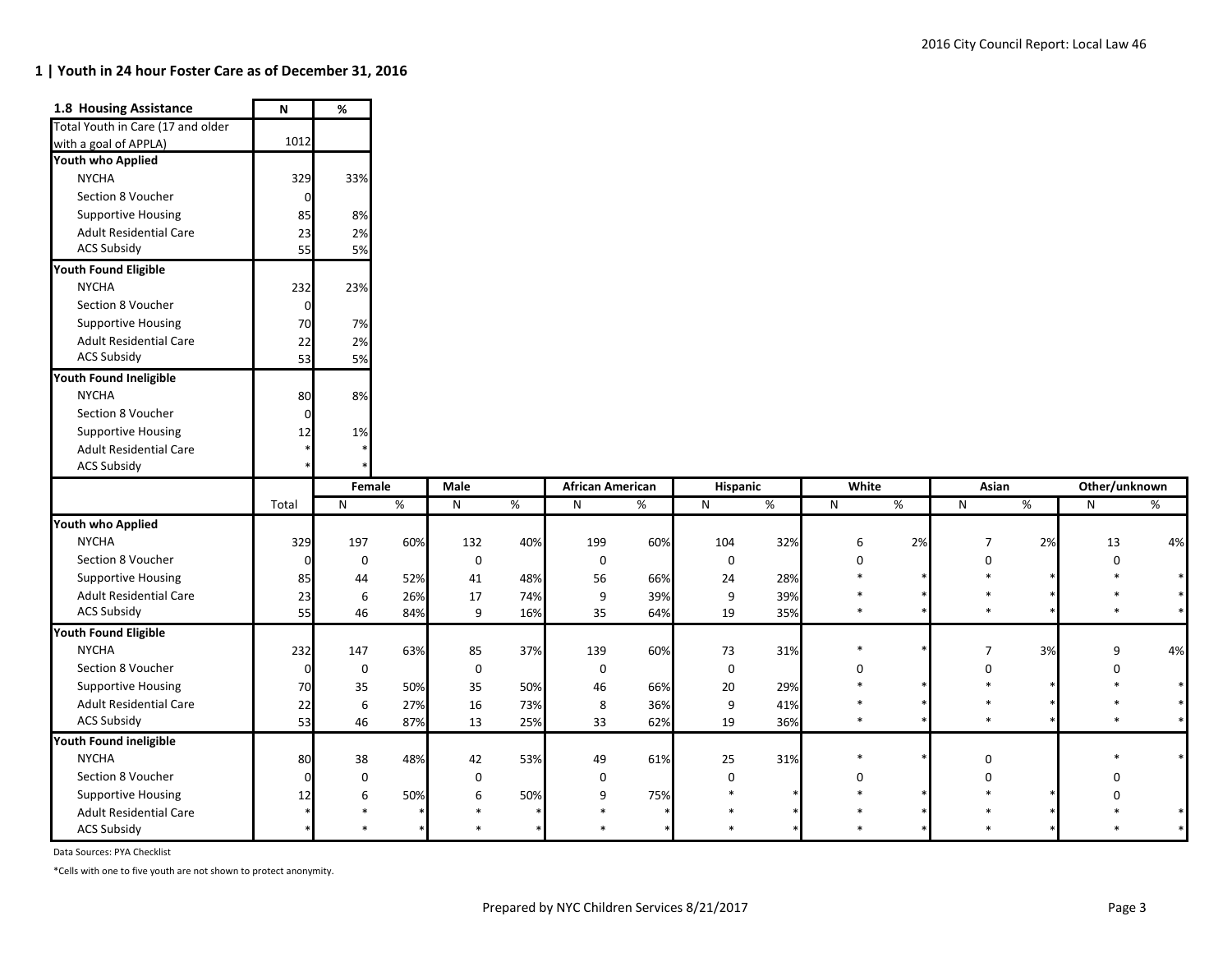### **Education**

| 1.9 Youth 14 and Older in Care                                             | N    |
|----------------------------------------------------------------------------|------|
| Enrolled in High School, General Education                                 | 824  |
| Enrolled in High School in Special Education                               | 686  |
| Enrolled in NYC DOE-approved High School Equivalency Program               | 57   |
| Not Enrolled in High School, High School Equivalency Program, College or a |      |
| <b>Vocational Training Program</b>                                         | 1265 |
| Data Source: NYC Department of Education                                   |      |
| Enrolled in College                                                        |      |

Data Source: PYA Checklist Enrolled in College

|                                                                                                                                 |              | Female |     | Male   |     | <b>African American</b> |     | Hispanic |     | White |      | Asian  |    | Other/unknown |        |
|---------------------------------------------------------------------------------------------------------------------------------|--------------|--------|-----|--------|-----|-------------------------|-----|----------|-----|-------|------|--------|----|---------------|--------|
|                                                                                                                                 | <b>Total</b> | N      | %   | N      | %   | N                       | %   | N        | %   | N     | %    | N      | %  | N             | %      |
| Youth Enrolled in High School General Education                                                                                 |              |        |     |        |     |                         |     |          |     |       |      |        |    |               |        |
| $14-15$ years                                                                                                                   | 224          | 154    | 69% | 70     | 31% | 126                     | 56% | 72       | 32% | 11    | 5%   | $\ast$ |    | 8             | 4%     |
| 16-17 years                                                                                                                     | 375          | 256    | 68% | 119    | 32% | 210                     | 56% | 126      | 34% | 20    | 5%   | 14     | 4% |               | $\ast$ |
| 18-19 years                                                                                                                     | 198          | 116    | 59% | 82     | 41% | 123                     | 62% | 67       | 34% |       |      |        |    |               |        |
| $20-21$ years                                                                                                                   | 27           | 10     | 37% | 17     | 63% | 10                      | 37% | 15       | 56% |       |      |        |    |               |        |
| Youth Enrolled in High School in Special Education                                                                              |              |        |     |        |     |                         |     |          |     |       |      |        |    |               |        |
| $14-15$ years                                                                                                                   | 177          | 93     | 53% | 84     | 47% | 105                     | 59% | 54       | 31% | 10    | 6%   |        |    |               |        |
| $16-17$ years                                                                                                                   | 297          | 142    | 48% | 155    | 52% | 163                     | 55% | 108      | 36% | 21    | 7%   |        |    |               |        |
| 18-19 years                                                                                                                     | 188          | 90     | 48% | 98     | 52% | 112                     | 60% | 57       | 30% | 6     | 3%   | 6      | 3% |               | 4%     |
| 20-21 years                                                                                                                     | 24           | 8      | 33% | 16     | 67% | 14                      | 58% | 8        | 33% |       |      |        |    |               | $\ast$ |
| Enrolled in NYC DOE-approved High School Equivalency Program                                                                    |              |        |     |        |     |                         |     |          |     |       |      |        |    |               |        |
| $14-15$ years                                                                                                                   |              |        |     | $\ast$ |     | $\ast$                  |     |          |     |       |      |        |    |               |        |
| $16-17$ years                                                                                                                   | 13           |        |     |        |     | 11                      | 85% |          |     |       |      |        |    |               |        |
| 18-19 years                                                                                                                     | 36           | 23     | 64% | 13     | 36% | 23                      | 64% | 12       | 33% |       |      |        |    |               |        |
| $20-21$ years                                                                                                                   |              | $\ast$ |     | $\ast$ |     | $\ast$                  |     | $\ast$   |     |       |      | $\ast$ |    |               |        |
| Youth Not Enrolled in High School, a NYC DOE-approved High School Equivalency Program, College or a Vocational Training Program |              |        |     |        |     |                         |     |          |     |       |      |        |    |               |        |
| 14-15 years                                                                                                                     | 315          | 142    | 45% | 173    | 55% | 186                     | 59% | 97       | 31% | 12    | 3.8% | $\ast$ |    | 15            | 5%     |
| $16-17$ years                                                                                                                   | 277          | 129    | 47% | 148    | 53% | 131                     | 47% | 108      | 39% | 19    | 6.9% |        |    | 17            | 6%     |
| 18-19 years                                                                                                                     | 411          | 243    | 59% | 168    | 41% | 246                     | 60% | 126      | 31% | 14    | 3.4% |        |    | 14            | 3%     |
| $20-21$ years                                                                                                                   | 250          | 135    | 54% | 115    | 46% | 146                     | 58% | 77       | 31% | 13    | 5.2% |        |    | 9             | 4%     |
| Data Source: NYC Department of Education                                                                                        |              |        |     |        |     |                         |     |          |     |       |      |        |    |               |        |
| <b>Youth Enrolled in College</b>                                                                                                |              |        |     |        |     |                         |     |          |     |       |      |        |    |               |        |

| under 18 years |    |                |     |                      |     |             |     |              |     |  |  |  |
|----------------|----|----------------|-----|----------------------|-----|-------------|-----|--------------|-----|--|--|--|
| 18-19 years    | 90 | $\sim$<br>63   | 70% | $\sim$ $\rightarrow$ | 30% | - -<br>0T   | 68% | $\sim$<br>44 | 24% |  |  |  |
| 20-21 years    | 66 | $\sim$<br>44 Z | 64% | $\sim$<br>4          | 36% | $\sim$<br>ັ | 50% | $\sim$<br>23 | 35% |  |  |  |

Data Source: PYA Checklist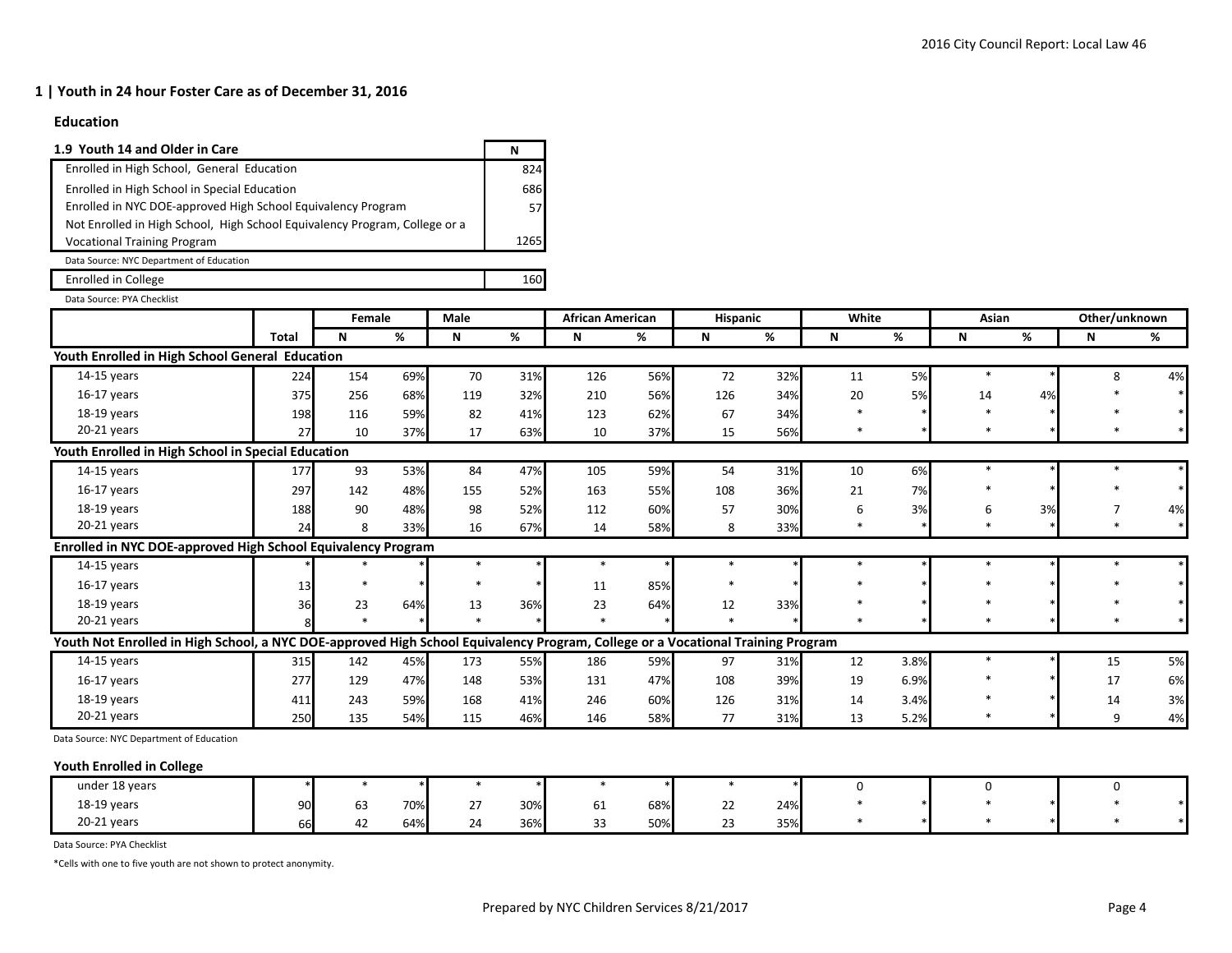|          |       |       | Female |       | Male |       | <b>African American</b> |       | Hispanic         |       | White  |      | Asian          |   | Other/unknown |      |
|----------|-------|-------|--------|-------|------|-------|-------------------------|-------|------------------|-------|--------|------|----------------|---|---------------|------|
|          |       | Total | N      | %     | N    | %     | N                       | %     | N                | %     | N      | %    | $\mathsf{N}$   | % | N             | %    |
| <1 year  |       | 0     |        |       |      |       |                         |       |                  |       |        |      |                |   |               |      |
| 1 year   |       | 0     |        |       |      |       |                         |       |                  |       |        |      |                |   |               |      |
| 2 years  |       |       |        |       |      |       |                         |       |                  |       |        |      |                |   |               |      |
| 3 years  |       |       |        |       |      |       |                         |       |                  |       |        |      |                |   |               |      |
| 4 years  |       |       |        |       |      |       |                         |       |                  |       |        |      |                |   |               |      |
| 5 years  |       |       |        |       |      |       |                         |       |                  |       |        |      |                |   |               |      |
| 6 years  |       |       |        |       |      |       |                         |       |                  |       |        |      |                |   |               |      |
| 7 years  |       |       |        |       |      |       |                         |       |                  |       |        |      |                |   |               |      |
| 8 years  |       |       |        |       |      |       |                         |       |                  |       |        |      |                |   |               |      |
| 9 years  |       |       |        |       |      |       |                         |       |                  |       |        |      |                |   |               |      |
| 10 years |       |       |        |       |      |       |                         |       |                  |       |        |      |                |   |               |      |
| 11 years |       |       |        |       |      |       |                         |       |                  |       |        |      |                |   |               |      |
| 12 years |       |       | $\ast$ |       |      |       |                         |       | $\ast$           |       | 0      |      | $\mathbf 0$    |   | 0             |      |
| 13 years |       |       | $\ast$ |       |      |       | $\ast$                  |       | $\ast$           |       | 0      |      | 0              |   |               |      |
| 14 years |       | 22    | 13     | 59.1% | 9    | 40.9% | 10                      | 45.5% | $\boldsymbol{9}$ | 40.9% | 0      |      | 0              |   |               |      |
| 15 years |       | 31    | 22     | 71.0% | 9    | 29.0% | 15                      | 48.4% | 14               | 45.2% |        |      | 0              |   |               |      |
| 16 years |       | 52    | 39     | 75.0% | 13   | 25.0% | 25                      | 48.1% | 18               | 34.6% | $\ast$ |      | 0              |   |               |      |
| 17 years |       | 91    | 60     | 65.9% | 31   | 34.1% | 40                      | 44.0% | 43               | 47.3% | $\ast$ |      |                |   |               |      |
| 18 years |       | 56    | 32     | 57.1% | 24   | 42.9% | 32                      | 57.1% | $21\,$           | 37.5% | 0      |      | $\mathbf 0$    |   |               |      |
| 19 years |       | 32    | 16     | 50.0% | 16   | 50.0% | 20                      | 62.5% | 9                | 28.1% |        |      |                |   |               |      |
| 20 years |       | 37    | 17     | 45.9% | 20   | 54.1% | 24                      | 64.9% | 10               | 27.0% | $\ast$ |      | 0              |   |               |      |
|          | Total | 327   | 203    | 62.1% | 124  | 37.9% | 168                     | 51.4% | 127              | 38.8% | 11     | 3.4% | $\overline{2}$ |   | 19            | 5.8% |

### **Youth who were Absent Without Leave (AWOL) from Foster Care on December 31, 2016\*\***

Data Sources: CCRS

\*Cells with one to five youth are not shown to protect anonymity.

\*\* A youth who has been absent from care for 7 or more days on December 31, 2016.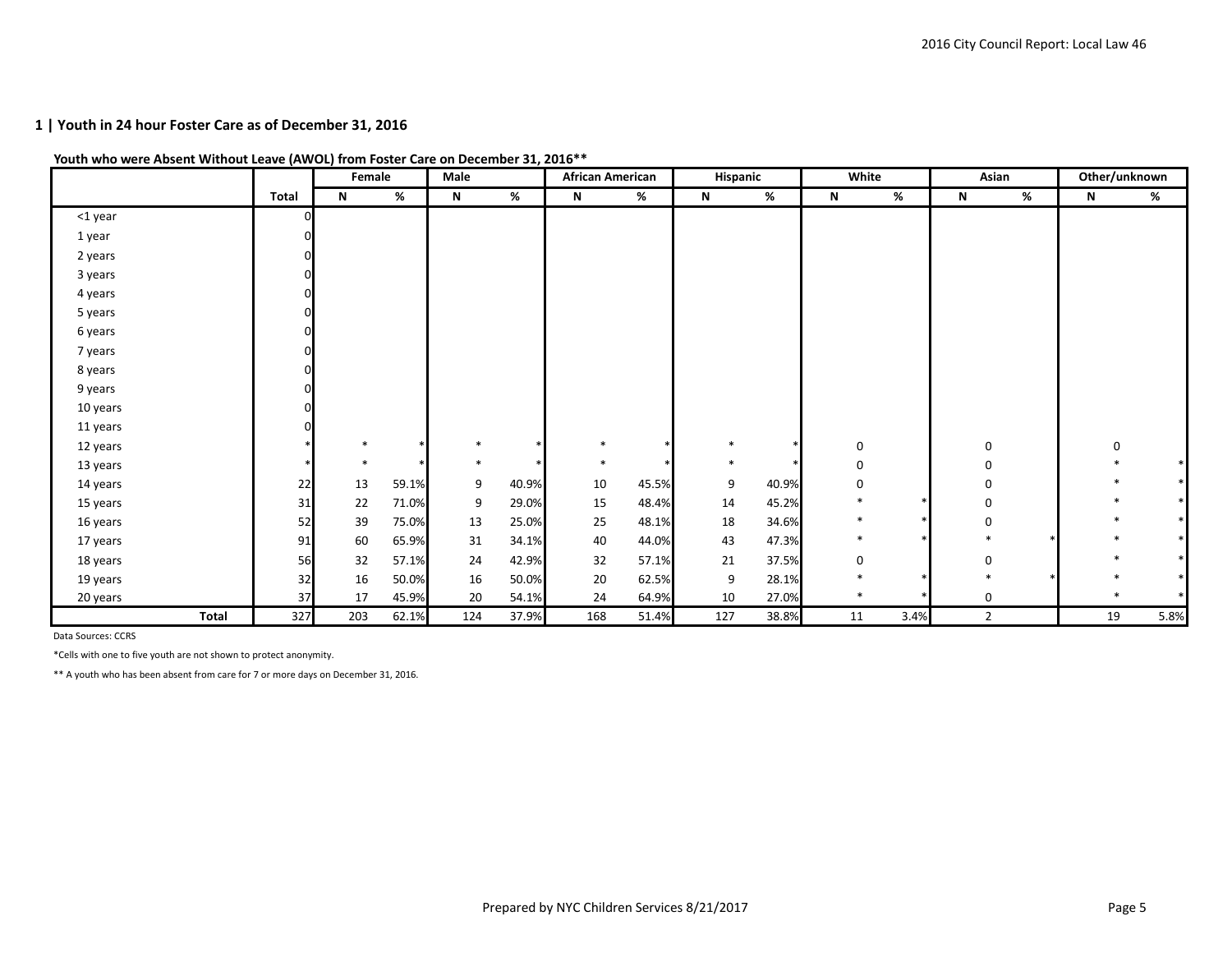### **2.1 Discharges from Foster Care**

| <b>Total</b>              | 4399 | %     | <b>Table Reference</b> |
|---------------------------|------|-------|------------------------|
| <b>Adoption</b>           | 953  | 21.7% | See Table 2.2          |
| Reunification             | 2298 | 52.2% | See Table 2.3          |
| <b>KinGAP</b>             | 326  | 7.4%  | See Table 2.4          |
| <b>AWOL at Discharge</b>  | 10   | 0.2%  | See Table 2.5          |
| Age Out**                 | 758  | 17.2% | See Table 2.6          |
| <b>Other Destinations</b> | 54   | 1.2%  | See Table 2.7          |

Data Source: CCRS as of 1/18/2017

\*\* Youth between the ages of 18-20 that were discharged to self or reached the age of 21 in foster care.

### **2.2 Youth Discharged to Adoption**

|          |              | Female      |       | Male        |       | African American |       | Hispanic    |       | White        |       | Asian    |   | Other/unknown |       |
|----------|--------------|-------------|-------|-------------|-------|------------------|-------|-------------|-------|--------------|-------|----------|---|---------------|-------|
|          | <b>Total</b> | N           | %     | N           | %     | N                | %     | N           | %     | N            | %     | N        | % | N             | %     |
| <1 year  | $\Omega$     | $\mathbf 0$ |       | $\mathbf 0$ |       | $\mathbf{0}$     |       | $\mathbf 0$ |       | $\mathbf{0}$ |       | 0        |   | 0             |       |
| 1 year   | 13           | 8           | 61.5% |             |       | 8                | 61.5% |             |       |              |       | $\Omega$ |   |               |       |
| 2 years  | 96           | 52          | 54.2% | 44          | 45.8% | 55               | 57.3% | 31          | 32.3% | 7            | 7.3%  | $\Omega$ |   |               |       |
| 3 years  | 93           | 49          | 52.7% | 44          | 47.3% | 56               | 60.2% | 29          | 31.2% |              |       | $\Omega$ |   |               |       |
| 4 years  | 106          | 60          | 56.6% | 46          | 43.4% | 53               | 50.0% | 34          | 32.1% |              |       |          |   | 13            | 12.3% |
| 5 years  | 97           | 46          | 47.4% | 51          | 52.6% | 52               | 53.6% | 33          | 34.0% |              |       | $\Omega$ |   |               | 7.2%  |
| 6 years  | 72           | 26          | 36.1% | 46          | 63.9% | 32               | 44.4% | 25          | 34.7% | 6            | 8.3%  |          |   | 8             | 11.1% |
| 7 years  | 64           | 36          | 56.3% | 28          | 43.8% | 35               | 54.7% | 22          | 34.4% |              |       | $\Omega$ |   |               |       |
| 8 years  | 70           | 28          | 40.0% | 42          | 60.0% | 45               | 64.3% | 13          | 18.6% |              |       |          |   | 6             | 8.6%  |
| 9 years  | 46           | 25          | 54.3% | 21          | 45.7% | 31               | 67.4% | 12          | 26.1% |              |       | $\Omega$ |   |               |       |
| 10 years | 47           | 22          | 46.8% | 25          | 53.2% | 23               | 48.9% | 18          | 38.3% |              |       |          |   |               |       |
| 11 years | 57           | 28          | 49.1% | 29          | 50.9% | 33               | 57.9% | 15          | 26.3% | 6            | 10.5% | $\Omega$ |   |               |       |
| 12 years | 37           | 20          | 54.1% | 17          | 45.9% | 18               | 48.6% | 15          | 40.5% |              |       | $\Omega$ |   |               |       |
| 13 years | 36           | 15          | 41.7% | 21          | 58.3% | 21               | 58.3% | 14          | 38.9% |              |       | $\Omega$ |   |               |       |
| 14 years | 32           | 11          | 34.4% | 21          | 65.6% | 19               | 59.4% | 9           | 28.1% |              |       | $\Omega$ |   |               |       |
| 15 years | 16           | 9           | 56.3% | 7           | 43.8% | 9                | 56.3% |             |       |              |       | $\Omega$ |   |               |       |
| 16 years | 22           | 14          | 63.6% | 8           | 36.4% | 15               | 68.2% |             |       |              |       | $\Omega$ |   |               |       |
| 17 years | 22           | 9           | 40.9% | 13          | 59.1% | 11               | 50.0% | 10          | 45.5% |              |       |          |   |               |       |
| 18 years | 14           | 6           | 42.9% | 8           | 57.1% | 12               | 85.7% |             |       |              |       |          |   |               |       |
| 19 years | 10           | 6           | 60.0% |             |       |                  |       |             |       |              |       |          |   |               |       |
| 20 years |              | $\ast$      |       |             |       |                  |       |             |       |              |       | $\Omega$ |   |               |       |
| Total    | 953          | 472         | 49.5% | 481         | 50.5% | 532              | 55.8% | 302         | 31.7% | 56           | 5.9%  | $\ast$   |   | 59            | 6.2%  |

Data Source: CCRS as of 1/18/2017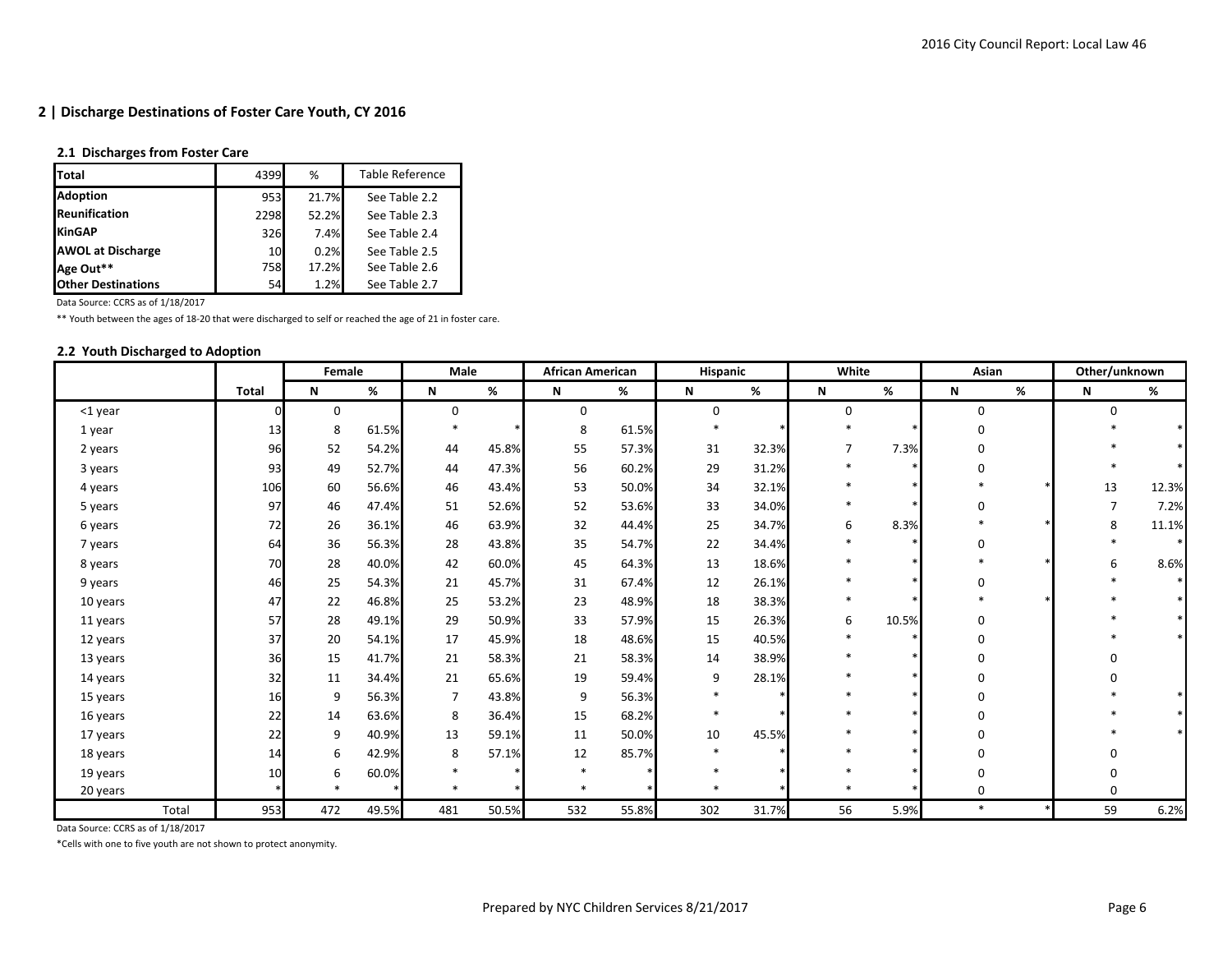## **2.3 Youth Discharged to Reunification**

|          |              | Female |       | Male |       | <b>African American</b> |       | Hispanic |       | White          |      | Asian  |      | Other/unknown |       |
|----------|--------------|--------|-------|------|-------|-------------------------|-------|----------|-------|----------------|------|--------|------|---------------|-------|
|          | <b>Total</b> | N      | %     | N    | %     | N                       | %     | N        | %     | N              | %    | N      | %    | N             | %     |
| <1 year  | 161          | 70     | 43.5% | 91   | 56.5% | 82                      | 50.9% | 41       | 25.5% | 15             | 9.3% | $\ast$ |      | 21            | 13.0% |
| 1 year   | 130          | 58     | 44.6% | 72   | 55.4% | 65                      | 50.0% | 46       | 35.4% |                |      | $\ast$ |      | 13            | 10.0% |
| 2 years  | 153          | 78     | 51.0% | 75   | 49.0% | 76                      | 49.7% | 47       | 30.7% |                |      | 6      | 3.9% | 20            | 13.1% |
| 3 years  | 145          | 67     | 46.2% | 78   | 53.8% | 75                      | 51.7% | 52       | 35.9% | $\overline{ }$ | 4.8% |        |      | 10            | 6.9%  |
| 4 years  | 126          | 65     | 51.6% | 61   | 48.4% | 67                      | 53.2% | 47       | 37.3% |                |      |        |      | 8             | 6.3%  |
| 5 years  | 121          | 55     | 45.5% | 66   | 54.5% | 69                      | 57.0% | 35       | 28.9% |                |      |        |      | 13            | 10.7% |
| 6 years  | 133          | 72     | 54.1% | 61   | 45.9% | 75                      | 56.4% | 41       | 30.8% |                |      |        |      | 12            | 9.0%  |
| 7 years  | 144          | 74     | 51.4% | 70   | 48.6% | 75                      | 52.1% | 54       | 37.5% | 6              | 4.2% |        |      | 8             | 5.6%  |
| 8 years  | 115          | 63     | 54.8% | 52   | 45.2% | 60                      | 52.2% | 37       | 32.2% | 8              | 7.0% |        |      | 7             | 6.1%  |
| 9 years  | 104          | 54     | 51.9% | 50   | 48.1% | 57                      | 54.8% | 29       | 27.9% | 10             | 9.6% |        |      |               | 6.7%  |
| 10 years | 97           | 46     | 47.4% | 51   | 52.6% | 55                      | 56.7% | 34       | 35.1% | 6              | 6.2% |        |      |               |       |
| 11 years | 84           | 46     | 54.8% | 38   | 45.2% | 43                      | 51.2% | 34       | 40.5% |                |      |        |      |               |       |
| 12 years | 99           | 45     | 45.5% | 54   | 54.5% | 47                      | 47.5% | 34       | 34.3% | 7              | 7.1% |        |      | 8             | 8.1%  |
| 13 years | 96           | 49     | 51.0% | 47   | 49.0% | 50                      | 52.1% | 36       | 37.5% |                |      |        |      | 6             | 6.3%  |
| 14 years | 106          | 60     | 56.6% | 46   | 43.4% | 68                      | 64.2% | 25       | 23.6% | 6              | 5.7% |        |      |               |       |
| 15 years | 131          | 76     | 58.0% | 55   | 42.0% | 59                      | 45.0% | 50       | 38.2% |                |      |        |      | 13            | 9.9%  |
| 16 years | 122          | 75     | 61.5% | 47   | 38.5% | 70                      | 57.4% | 38       | 31.1% |                |      |        |      | 10            | 8.2%  |
| 17 years | 113          | 63     | 55.8% | 50   | 44.2% | 51                      | 45.1% | 44       | 38.9% | $\overline{7}$ | 6.2% |        |      |               | 6.2%  |
| 18 years | 70           | 38     | 54.3% | 32   | 45.7% | 29                      | 41.4% | 30       | 42.9% |                |      |        |      |               |       |
| 19 years | 23           | 10     | 43.5% | 13   | 56.5% | 9                       | 39.1% | 11       | 47.8% |                |      |        |      | 0             |       |
| 20 years | 21           | 9      | 42.9% | 12   | 57.1% | 10                      | 47.6% | 10       | 47.6% | $\mathbf{0}$   |      |        |      | $\mathbf 0$   |       |
| Total    | 2298         | 1174   | 51.1% | 1124 | 48.9% | 1195                    | 52.0% | 775      | 33.7% | 109            | 4.7% | 44     | 1.9% | 175           | 7.6%  |

Data Source: CCRS as of 1/18/2017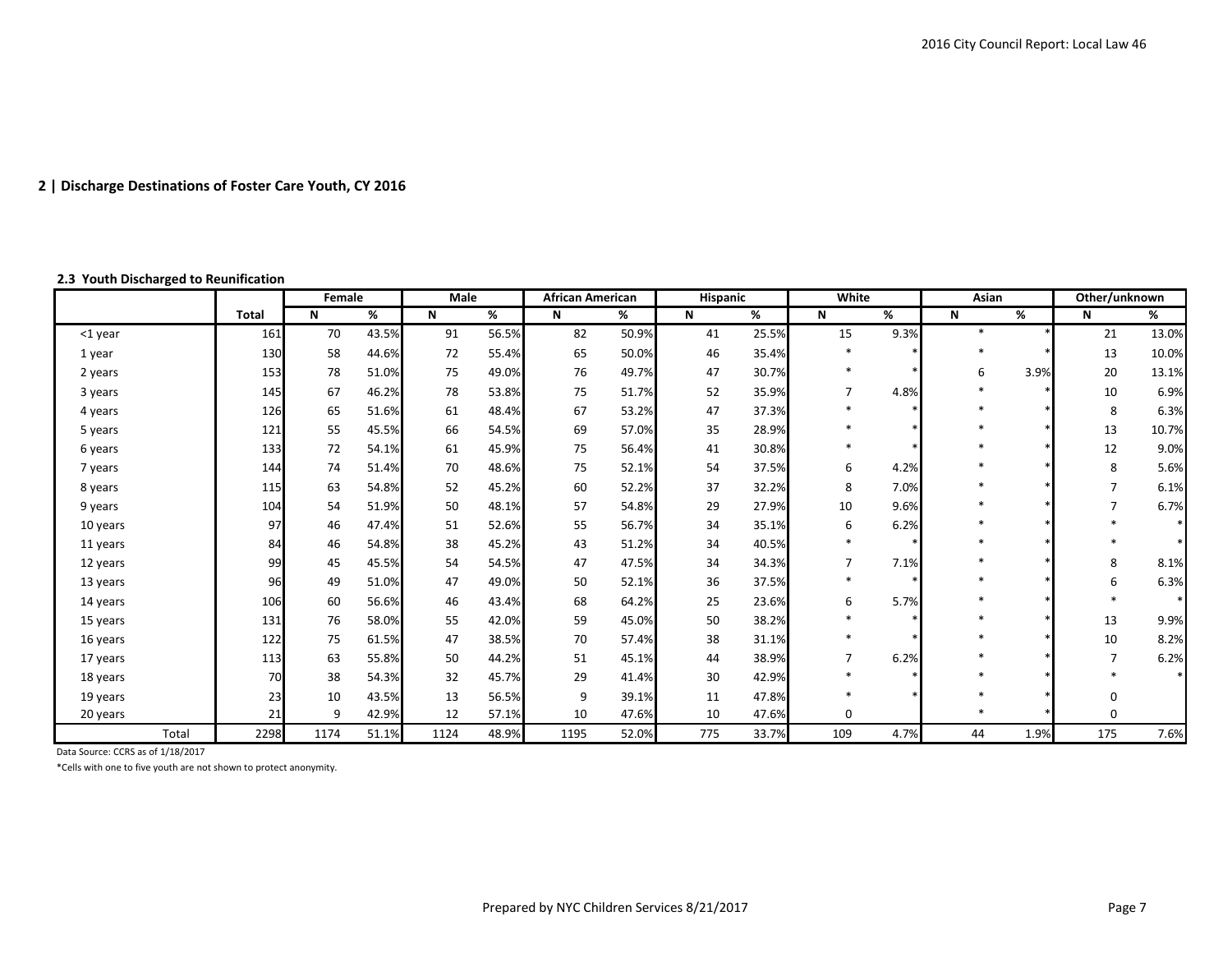### **2.4 Youth Discharged to KinGap**

|          |       | Female      |       | Male   |       | <b>African American</b> |       | Hispanic    |       | White        |      | Asian  | Other/unknown |      |
|----------|-------|-------------|-------|--------|-------|-------------------------|-------|-------------|-------|--------------|------|--------|---------------|------|
|          | Total | N           | %     | N      | %     | N                       | %     | N           | %     | N            | %    | %<br>N | N             | %    |
| <1 year  |       | $\mathbf 0$ |       | 0      |       | $\mathbf 0$             |       | $\mathbf 0$ |       | 0            |      | 0      | 0             |      |
| 1 year   | 16    | 10          | 62.5% | 6      | 37.5% | 12                      | 75.0% |             |       | $\Omega$     |      |        |               |      |
| 2 years  | 36    | 19          | 52.8% | 17     | 47.2% | 26                      | 72.2% | 6           | 16.7% |              |      |        |               |      |
| 3 years  | 26    | 14          | 53.8% | 12     | 46.2% | 17                      | 65.4% | 8           | 30.8% | 0            |      |        |               |      |
| 4 years  | 31    | 15          | 48.4% | 16     | 51.6% | 16                      | 51.6% | 9           | 29.0% | $\mathbf{0}$ |      |        |               |      |
| 5 years  | 21    | 11          | 52.4% | 10     | 47.6% | 13                      | 61.9% | 6           | 28.6% |              |      |        |               |      |
| 6 years  | 23    | 13          | 56.5% | 10     | 43.5% | 12                      | 52.2% | 8           | 34.8% |              |      |        |               |      |
| 7 years  | 21    | 12          | 57.1% | 9      | 42.9% | 12                      | 57.1% | 6           | 28.6% |              |      |        |               |      |
| 8 years  | 17    | 6           | 35.3% | 11     | 64.7% | 7                       | 41.2% | 10          | 58.8% | $\Omega$     |      |        |               |      |
| 9 years  | 20    | 9           | 45.0% | 11     | 55.0% | 10                      | 50.0% | 9           | 45.0% |              |      |        |               |      |
| 10 years | 17    | 9           | 52.9% | 8      | 47.1% | 8                       | 47.1% | 6           | 35.3% |              |      |        |               |      |
| 11 years | 25    | 11          | 44.0% | 14     | 56.0% | 13                      | 52.0% | 9           | 36.0% |              |      |        |               |      |
| 12 years | 10    | 7           | 70.0% | $\ast$ |       |                         |       |             |       |              |      |        |               |      |
| 13 years | 14    |             | 50.0% | 7      | 50.0% |                         |       |             |       |              |      |        |               |      |
| 14 years |       |             |       |        |       |                         |       |             |       |              |      |        |               |      |
| 15 years |       |             |       |        |       |                         |       |             |       | $\Omega$     |      |        |               |      |
| 16 years | 16    |             |       | 11     | 68.8% | 9                       | 56.3% |             |       |              |      |        |               |      |
| 17 years |       |             |       |        |       |                         |       |             |       |              |      |        |               |      |
| 18 years |       | 6           | 66.7% |        |       |                         |       |             |       |              |      |        |               |      |
| 19 years |       | 0           |       |        |       |                         |       | $\Omega$    |       |              |      |        |               |      |
| 20 years |       | $\mathbf 0$ |       |        |       |                         |       |             |       | 0            |      |        | 0             |      |
| Total    | 326   | 164         | 50.3% | 162    | 49.7% | 176                     | 54.0% | 107         | 32.8% | 28           | 8.6% | $\ast$ | 14            | 4.3% |

Data Source: CCRS as of 1/18/2017

#### **2.5 Youth who were Absent Without Leave (AWOL) from Foster Care at Discharge**

|          |       | Female |   | Male |   | <b>African American</b> |   | <b>Hispanic</b> |   | White |   | Asian |   | Other/unknown |   |
|----------|-------|--------|---|------|---|-------------------------|---|-----------------|---|-------|---|-------|---|---------------|---|
|          | Total |        | % | N    | % | N                       | % | N               | % |       | % |       | % | N             | % |
| 13 years | n     |        |   |      |   |                         |   |                 |   |       |   |       |   | 0             |   |
| 14 years |       |        |   |      |   |                         |   |                 |   |       |   |       |   |               |   |
| 15 years |       |        |   |      |   |                         |   |                 |   |       |   |       |   |               |   |
| 16 years |       |        |   |      |   |                         |   |                 |   |       |   |       |   | 0             |   |
| 17 years |       |        |   |      |   |                         |   |                 |   |       |   |       |   |               |   |
| 18 years |       |        |   |      |   |                         |   |                 |   |       |   |       |   |               |   |
| 19 years |       |        |   |      |   |                         |   |                 |   |       |   |       |   |               |   |
| 20 years |       |        |   |      |   |                         |   |                 |   |       |   |       |   | 0             |   |
| Total    | 10    |        |   |      |   |                         |   |                 |   |       |   |       |   |               |   |

Data Source: CCRS as of 1/18/2017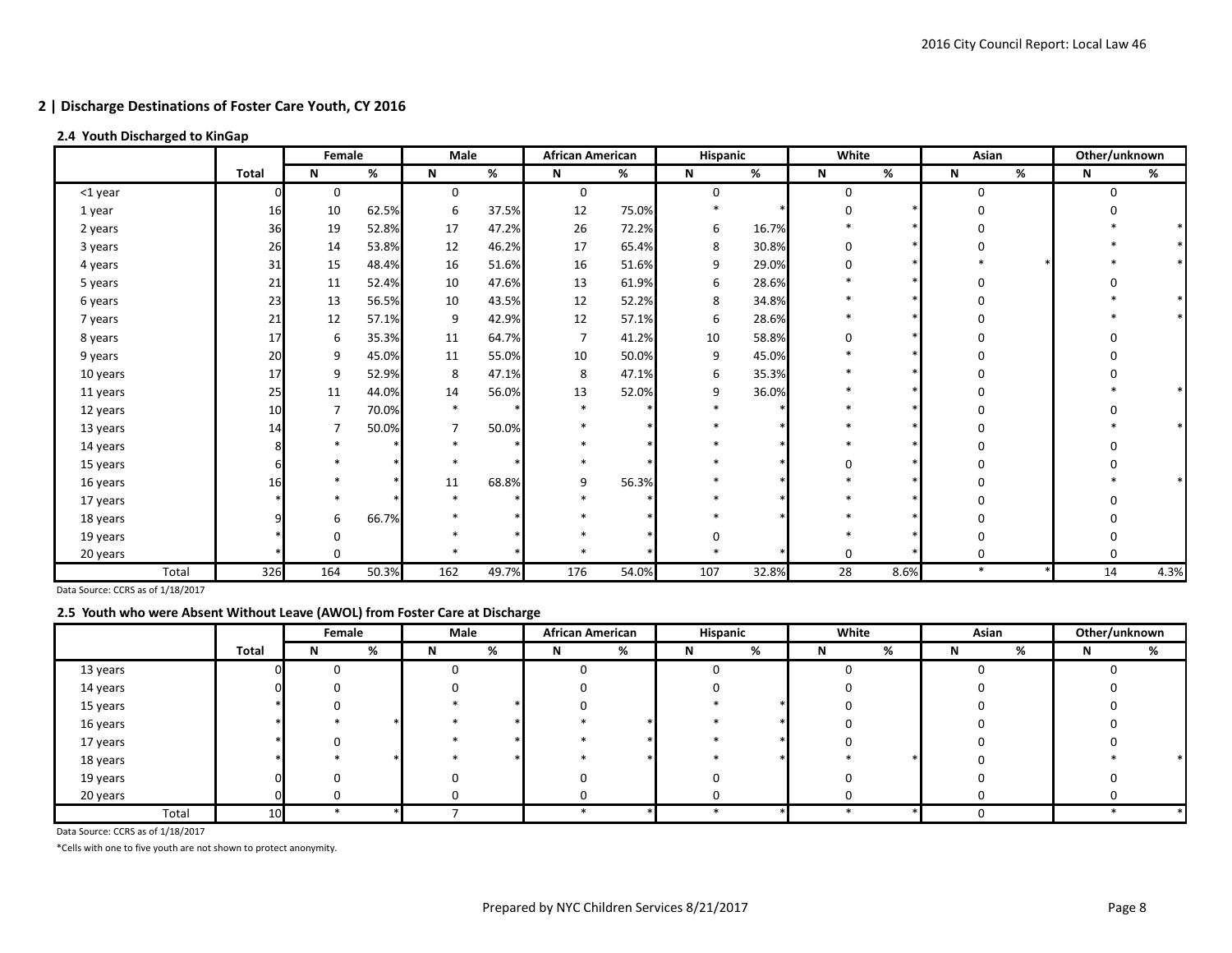## **2.6 Youth who Aged Out of Care \*\***

|          |              | Female |       | Male |       | <b>African American</b> |       | <b>Hispanic</b> |       | White |      | Asian |    | Other/unknown |      |
|----------|--------------|--------|-------|------|-------|-------------------------|-------|-----------------|-------|-------|------|-------|----|---------------|------|
|          | <b>Total</b> |        |       |      | %     |                         | %     |                 | %     |       |      |       | %  |               | %    |
| 18 years | 107          | 63     | 58.9% | 44   | 41.1% | 49                      | 45.8% | 44              | 41.1% |       |      |       |    |               | 7.5% |
| 19 years | 53           | 31     | 58.5% | 22   | 41.5% | 26                      | 49.1% | 22              | 41.5% |       |      |       |    |               |      |
| 20 years | 90           | 58     | 64.4% | 32   | 35.6% | 51                      | 56.7% | 33              | 36.7% |       |      |       |    |               |      |
| 21 years | 508          | 289    | 56.9% | 219  | 43.1% | 322                     | 63.4% | 146             | 28.7% | 19    | 3.7% |       | 1% | 14            | 2.8% |
| Total    | 758          | 441    | 58.2% | 317  | 41.8% | 448                     | 59.1% | 245             | 32.3% | 24    | 3%   |       | 2% | 26            | 3.4% |

Data Source: CCRS as of 1/18/2017

\*\* Youth between the ages of 18-20 that were discharged to self or reached the age of 21 in foster care

### **2.7 Youth with Other Discharge Destinations\*\*\***

|          |       | Female       |       | Male        |       | <b>African American</b> |       | Hispanic     |       | White                     |      | Asian |   | Other/unknown |      |
|----------|-------|--------------|-------|-------------|-------|-------------------------|-------|--------------|-------|---------------------------|------|-------|---|---------------|------|
|          | Total | N            | $\%$  | $\mathsf N$ | $\%$  | $\mathbf N$             | %     | $\mathsf N$  | %     | $\boldsymbol{\mathsf{N}}$ | $\%$ | N     | % | $\mathsf N$   | $\%$ |
| <1 year  |       | $\ast$       |       | $\ast$      |       | $\ast$                  |       | $\ast$       |       | 0                         |      | 0     |   | $\mathbf 0$   |      |
| 1 year   |       |              |       |             |       | $\mathbf 0$             |       | 0            |       |                           |      | 0     |   |               |      |
| 2 years  |       | 0            |       |             |       |                         |       | $\Omega$     |       |                           |      |       |   |               |      |
| 3 years  |       |              |       |             |       |                         |       | 0            |       |                           |      |       |   |               |      |
| 4 years  |       |              |       |             |       |                         |       | O            |       |                           |      |       |   |               |      |
| 5 years  |       |              |       |             |       |                         |       | <sup>0</sup> |       |                           |      |       |   | ŋ             |      |
| 6 years  |       |              |       |             |       |                         |       |              |       |                           |      |       |   |               |      |
| 7 years  |       |              |       |             |       |                         |       |              |       |                           |      |       |   |               |      |
| 8 years  |       |              |       |             |       | $\Omega$                |       |              |       |                           |      |       |   |               |      |
| 9 years  |       | $\mathbf{0}$ |       | ŋ           |       |                         |       | ŋ            |       |                           |      |       |   |               |      |
| 10 years |       | 0            |       |             |       |                         |       |              |       |                           |      |       |   |               |      |
| 11 years |       | $\Omega$     |       |             |       |                         |       |              |       |                           |      |       |   |               |      |
| 12 years |       | O            |       |             |       |                         |       |              |       |                           |      |       |   |               |      |
| 13 years |       |              |       |             |       |                         |       | ŋ            |       |                           |      |       |   |               |      |
| 14 years |       |              |       |             |       | U                       |       |              |       |                           |      |       |   |               |      |
| 15 years |       |              |       |             |       |                         |       |              |       |                           |      |       |   |               |      |
| 16 years | 10    |              |       |             |       |                         |       |              |       |                           |      |       |   |               |      |
| 17 years |       |              |       |             |       |                         |       |              |       |                           |      |       |   |               |      |
| 18 years |       |              |       |             |       |                         |       |              |       |                           |      |       |   |               |      |
| 19 years |       |              |       |             |       |                         |       |              |       |                           |      |       |   |               |      |
| 20 years |       |              |       |             |       |                         |       |              |       |                           |      |       |   |               |      |
| 21 years |       |              |       |             |       |                         |       |              |       | 0                         |      | 0     |   | $\mathbf 0$   |      |
| Total    | 54    | 27           | 50.0% | 27          | 50.0% | 29                      | 53.7% | 18           | 33.3% | $\ast$                    | 7.4% | 0     |   | $\ast$        |      |

Data Source: CCRS as of 1/18/2017

\*Cells with one to five youth are not shown to protect anonymity.

\*\*\* Other discharge outcomes include discharges to psychiatric institutions, correctional facilities, or unspecificied destinations.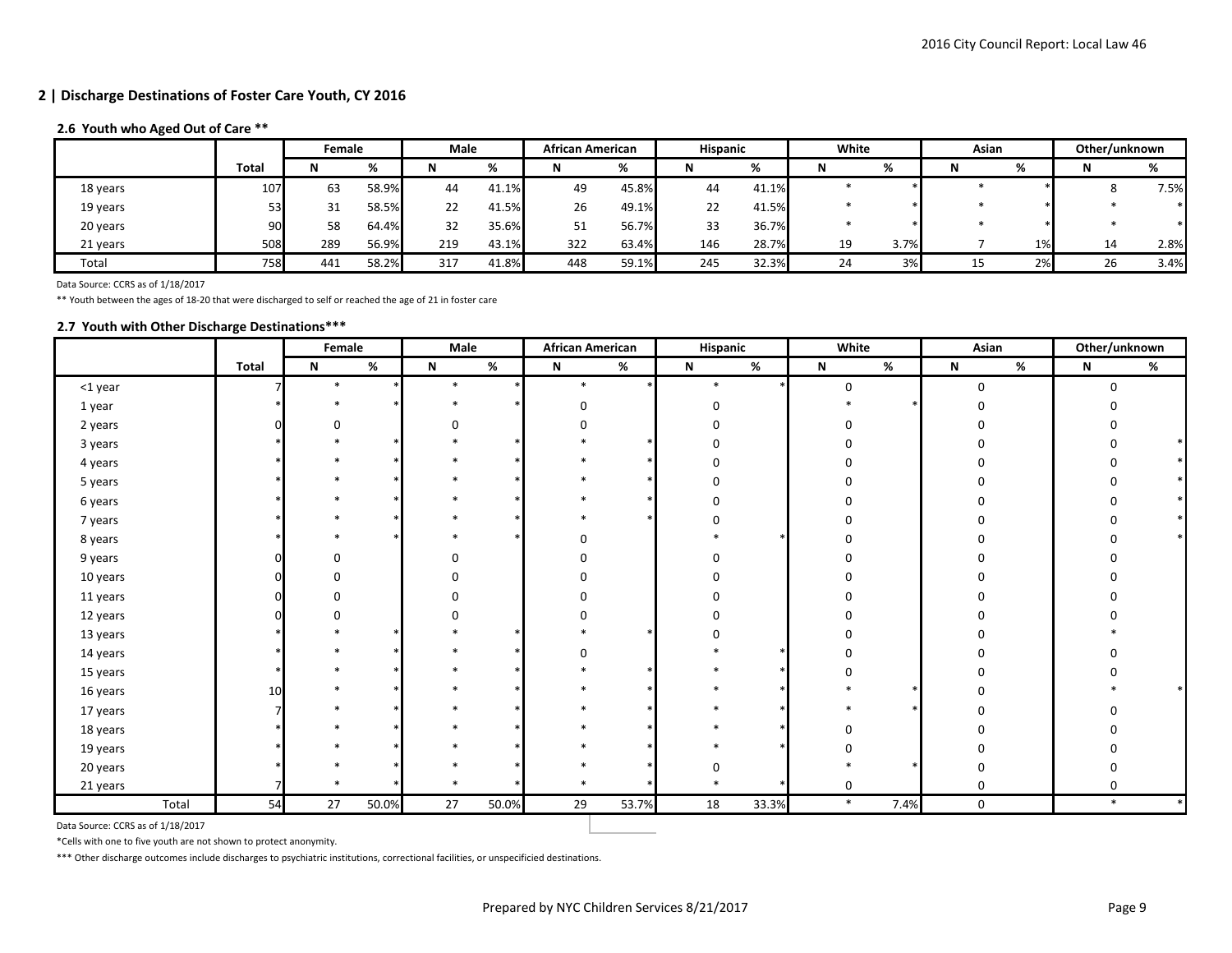### **2 | Discharge Destinations of Foster Care Youth, CY 2016: Exception to Policy to Remain In Care / Re-Entry to Foster Care**

### **2.8 Youth who did not Consent to Remain in Care\*\***

|          |       | Female |                | Male |       | African American |              | <b>Hispanic</b> |       | White          | Asian |          | Other/unknown |      |
|----------|-------|--------|----------------|------|-------|------------------|--------------|-----------------|-------|----------------|-------|----------|---------------|------|
|          | Total |        | $\overline{a}$ |      |       |                  | $\mathbf{a}$ |                 | %     | $\overline{a}$ |       | $\alpha$ |               |      |
| 18 years | 107   | 63     | 58.9%          | 44   | 41.1% | 49               | 45.8%        | 44              | 41.1% |                |       |          |               | 7.5% |
| 19 years | 53    | 31     | 58.5%          | 22   | 41.5% | 26               | 49.1%        | ∠∠              | 41.5% |                |       |          |               |      |
| 20 years | 90    | 58     | 64.4%          | 32   | 35.6% | 51               | 56.7%        |                 | 36.7% |                |       |          |               |      |
| Total    | 250   | 152    | 60.8%          | 98   | 39.2% | 126              | 50.4%        | 99              | 39.6% |                |       |          | <b>. .</b>    | 4.4% |

Data Source: CCRS as of 1/18/2017

#### **2.9 Exception to Policy (ETP) to Remain in Care After Age 21**

|                  |                     | Female |     | Male        |                | African American |     | <b>Hispanic</b>  |     | White |    | Asian | Other/unknown |    |
|------------------|---------------------|--------|-----|-------------|----------------|------------------|-----|------------------|-----|-------|----|-------|---------------|----|
|                  | Total               |        |     |             | $\overline{ }$ |                  |     | <b>A1</b>        | 70  |       |    |       |               | 70 |
| Requests***      | 320                 | 168    | 53% | $- -$<br>ᅩJ | 48%            | 206<br>$\sim$    | 64% | $^{\circ}$<br>ᇰᆂ | 28% |       | 3% |       |               | 3% |
| Requests granted | (85%)<br><b>271</b> | 146    | 51% | 175<br>ᅭᄼ   | 46%            | 173              | 64% | $\Omega$<br>ᅆ    | 30% |       |    |       |               | 3% |

Data Sources: ETP Databases as of 1/18/2017

\*\*\* Initial requests to remain in care.

#### **2.10 Re-entry to Foster Care After Signing Out\*\*\*\***

|                           |       |                 | Female       |                 | Male |               | African American |     | <b>Hispanic</b> | White |              | Asian |      | Other/unknown |
|---------------------------|-------|-----------------|--------------|-----------------|------|---------------|------------------|-----|-----------------|-------|--------------|-------|------|---------------|
|                           | Total |                 | $\mathbf{a}$ |                 | %    |               | $\alpha$         |     | %               |       | $\mathbf{a}$ | %     | IV   | $\sigma$      |
| <b>Requests Submitted</b> | 119   | 84              | 71%          | 34              | 29%  | 67            | 56%              | 36  | 30%             |       |              |       | الله | 11%           |
| Did not Meet Criteria     | 221   | 15              | 68%          |                 | 27%  | 13            | 59%              |     |                 |       |              |       |      |               |
| Disapproved               |       |                 |              |                 |      |               |                  |     |                 |       |              |       |      |               |
| Withdrew                  | 44    | 30 <sup>l</sup> | 68%          | 14 <sup>1</sup> | 32%  | $\sim$<br>2bl | 59%              | 14  | 32%             |       |              |       |      |               |
| Approved                  |       | 39              | 74%          | 14              | 26%  | 28            | 53%              | 19  | 36%             |       |              |       |      |               |
| <b>Re-Entries</b>         | 45    | 36              | 80%          |                 | 20%  | $\sim$<br>26. | 58%              | 171 | 38%             |       |              |       |      |               |

Data Source: Family Permanency Services (FPS) tracking systems.

\*\*\*\* Requests to re-enter care and re-entries during 2016

Re-entry Application Criteria: Youth requesting re-entry must be between the ages of 18-20; must have failed to consent to continuation of foster care placement; must not have been out of foster care more than 24 months af reasonable alternative to foster care; must agree to enroll in and attend an appropriate educational/vocational program (unless evidence is submitted that such enrollment or attendance is unnecessary or inappropriate given young adult); Children's Services and/or a Family Court judge must agree to re-entry; has not been granted re-entry into foster care more than twice. Young adult requesting re-entry can have OR not have his/her own childre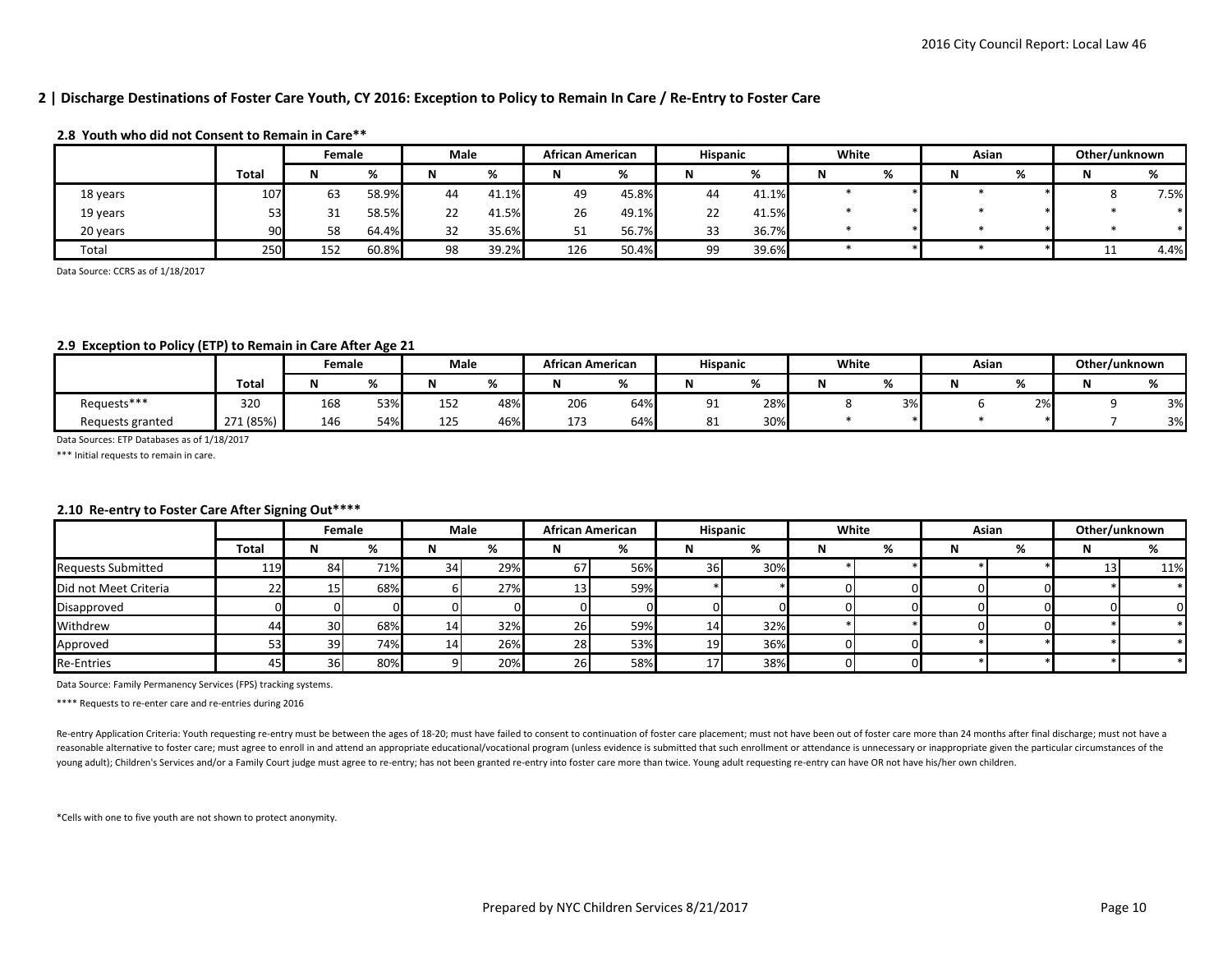### **3 | Youth 18 and older Discharged to APPLA in CY 2016**

|                                                           | N   | %   |
|-----------------------------------------------------------|-----|-----|
| <b>Total Discharged to APPLA</b>                          | 758 |     |
| <b>Trial Discharge Prior to Final Discharge</b>           | 61  | 8%  |
| Received Housing Assistance **                            |     |     |
| <b>NYCHA</b>                                              | 51  | 7%  |
| <b>Supportive Housing</b>                                 | 87  | 11% |
| <b>Adult Residential Care</b>                             | *   | ×.  |
| Exception to Policy to Remain in Care After Age 21        | 251 | 33% |
| College Room and Board                                    | 15  | 2%  |
| <b>ACS Subsidy</b>                                        | 177 | 23% |
| Other***                                                  | 228 | 19% |
| <b>Completed High School</b>                              |     |     |
| Local Diploma                                             | 27  | 4%  |
| Regents Diploma                                           | 110 | 15% |
| Regents Diploma with advanced designation                 | 6   | 1%  |
| Passed the TASC High School Equivalency Test              | 20  | 3%  |
| <b>ETV Recipients</b>                                     | 106 | 14% |
| <b>Enrolled in College at Time of Discharge</b>           | 81  | 11% |
| Enrolled in Vocational/Trade School at Time of Discharge  | 33  | 4%  |
| With a Verifiable Source of Income                        | 270 | 36% |
| Parents at the Time of Discharge                          | 155 | 20% |
| Had a Permanent Connection to a Caring Adult at Discharge | 439 | 58% |

| 14 years                                                  |              | Female |     | Male |     | <b>African American</b> |     | Hispanic |     | White       |     | Asian       |    | Other/unknown |    |
|-----------------------------------------------------------|--------------|--------|-----|------|-----|-------------------------|-----|----------|-----|-------------|-----|-------------|----|---------------|----|
|                                                           | <b>Total</b> | N      | %   | N    | %   | N                       | %   | N        | %   | N           | %   | N           | %  | N             | %  |
| Trial Discharge Prior to Final Discharge                  | 61           | 46     | 75% | 15   | 25% | 38                      | 62% | 21       | 34% | $\mathbf 0$ |     | $\mathbf 0$ |    |               |    |
| <b>Received Housing Assistance</b>                        |              |        |     |      |     |                         |     |          |     |             |     |             |    |               |    |
| <b>NYCHA</b>                                              | 51           | 47     | 92% |      |     | 35                      | 69% | 12       | 24% |             |     |             |    |               |    |
| <b>Supportive Housing</b>                                 | 87           | 34     | 39% | 53   | 61% | 49                      | 56% | 35       | 40% |             |     |             |    |               |    |
| <b>Adult Residential Care</b>                             |              |        |     |      |     |                         |     |          |     |             |     |             |    |               |    |
| Exception to Policy to Remain in Care After Age 21        | 251          | 131    | 52% | 120  | 48% | 159                     | 63% | 76       | 30% |             |     |             |    |               | 3% |
| College Room and Board                                    | 15           | 10     | 67% |      |     | 12                      | 80% |          |     |             |     |             |    |               |    |
| <b>ACS Subsidy</b>                                        | 177          | 125    | 71% | 52   | 29% | 119                     | 67% | 49       | 28% |             |     |             |    |               |    |
| Other                                                     | 228          | 146    | 64% | 82   | 36% | 125                     | 55% | 75       | 33% | 11          | 5%  | 8           |    |               | 4% |
| <b>Completed High School</b>                              |              |        |     |      |     |                         |     |          |     |             |     |             |    |               |    |
| Local Diploma                                             | 27           | 17     | 63% | 10   | 37% | 17                      | 63% |          | 33% |             |     |             |    |               |    |
| Regents Diploma                                           | 110          |        | 66% | 37   | 34% | 70                      | 64% | 25       | 23% | 11          | 10% |             |    |               |    |
| Regents Diploma with advanced designation                 |              |        |     |      |     |                         |     |          |     |             |     |             |    |               |    |
| Passed the TASC High School Equivalency Test              | 20           | 10     | 50% | 10   | 50% | 13                      | 65% | $\ast$   |     |             |     |             |    |               |    |
| <b>ETV</b> recipients                                     | 106          | 65     | 61% | 41   | 39% | 63                      | 59% | 28       | 26% | 8           | 8%  |             |    |               |    |
| <b>Enrolled in College at Time of Discharge</b>           | 81           | 51     | 63% | 30   | 37% | 47                      | 58% | 21       | 26% |             |     |             |    |               |    |
| Enrolled in Vocational/Trade School at Time of Discharge  | 33           | 19     | 58% | 14   | 42% | 23                      | 70% |          |     |             |     |             |    |               |    |
| With a Verifiable Source of Income                        | 270          | 172    | 64% | 98   | 36% | 152                     | 56% | 89       | 33% | 8           | 3%  | 10          |    | 11            | 4% |
| Parents at the Time of Discharge                          | 155          | 145    | 94% | 10   | 6%  | 91                      | 59% | 56       | 36% |             |     |             |    |               |    |
| Had a Permanent Connection to a Caring Adult at Discharge | 439          | 269    | 61% | 170  | 39% | 249                     | 57% | 145      | 33% | 14          | 3%  | 13          | 3% | 18            | 4% |
| Youth Discharged as AWOL                                  | 10           |        |     |      | 70% |                         |     |          |     |             |     |             |    |               |    |

Data Sources: CCRS, DOE, PYA Checklist, Discharge Checklist, HRA and FPS tracking systems as of 1/18/2017.

\*Cells with one to five youth are not shown to protect anonymity.

\*\* Not mutually exclusive categories.

\*\*\*Other housing destinations includes living with family or relatives.